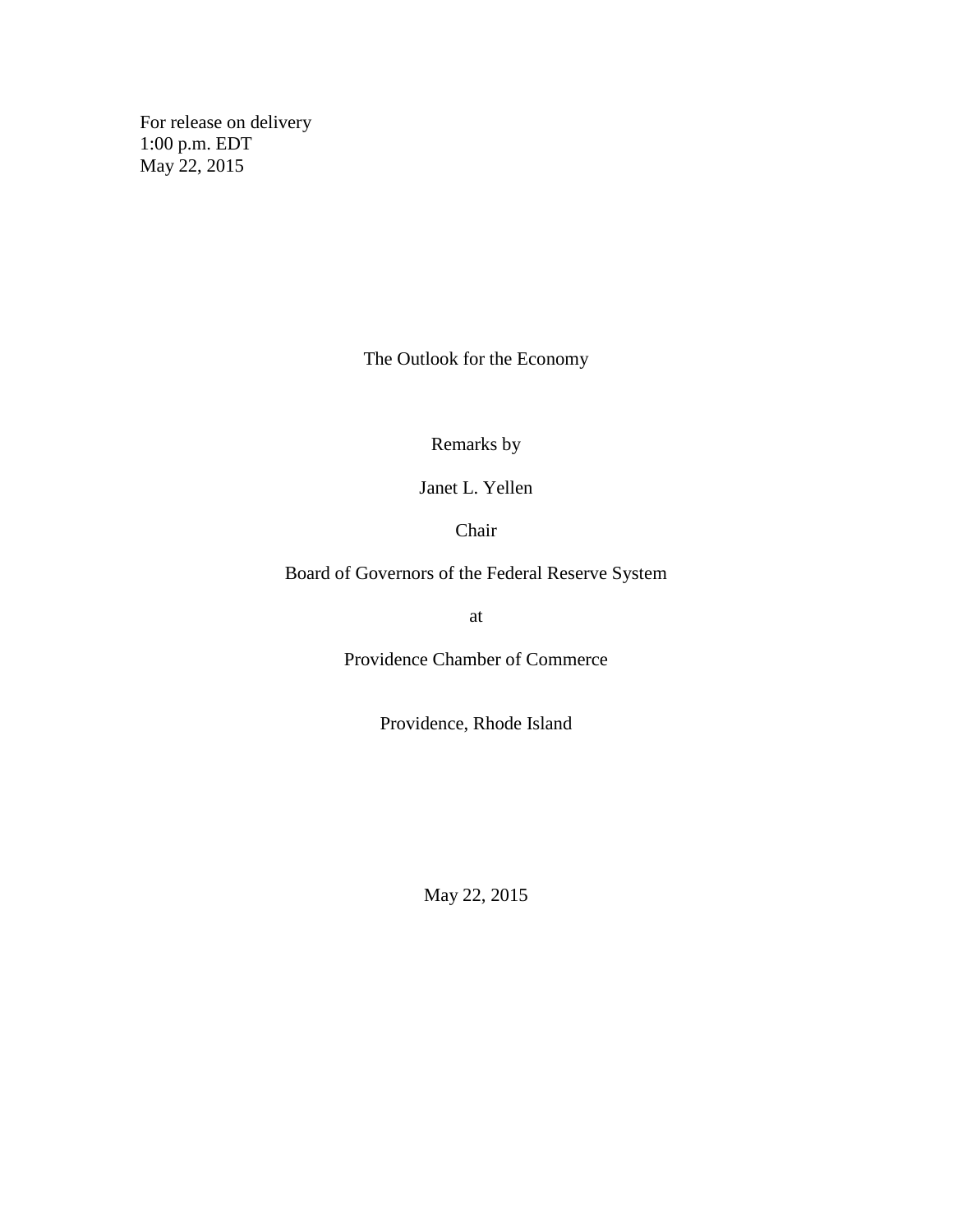Good afternoon. I am pleased to be with you, and it is good to be back in Providence. As many of you know, I attended Brown University, and the city I see today is very different from the one I remember from my time here in the 1960s. Many of those differences reflect dramatic and, at times, wrenching economic changes in Rhode Island over those years, especially since the financial crisis and the Great Recession. As ever, Providence has faced these challenges, and I am impressed by the revival and renewal evident downtown, encouraged by attractions like Waterfire, which bring visitors and commerce here and build civic pride.

Today I would like to speak with you about the outlook for the U.S. economy. I should note at the outset that my remarks today reflect my own views and not necessarily those of others in the Federal Reserve System.

## **The Recession and the Recovery So Far**

As you all know, the economy is still recovering from the Great Recession, the worst downturn since the terrible episode of the 1930s that inspired its name. The recession began more than seven years ago, the result of the collapse in the housing market and the financial crisis that it sparked. Rhode Islanders are well aware of the great toll taken by the recession. The unemployment rate hit 10 percent nationally, and it reached 11.3 percent here in Rhode Island. Nationally, payrolls shrank by some 8-1/2 million, about 6 percent, and the 41,000 jobs lost in Rhode Island represented close to 8 percent of the state's employment. U.S. economic output fell more than 4 percent nationally, the most since the Great Depression, and many of the hardest-hit industries,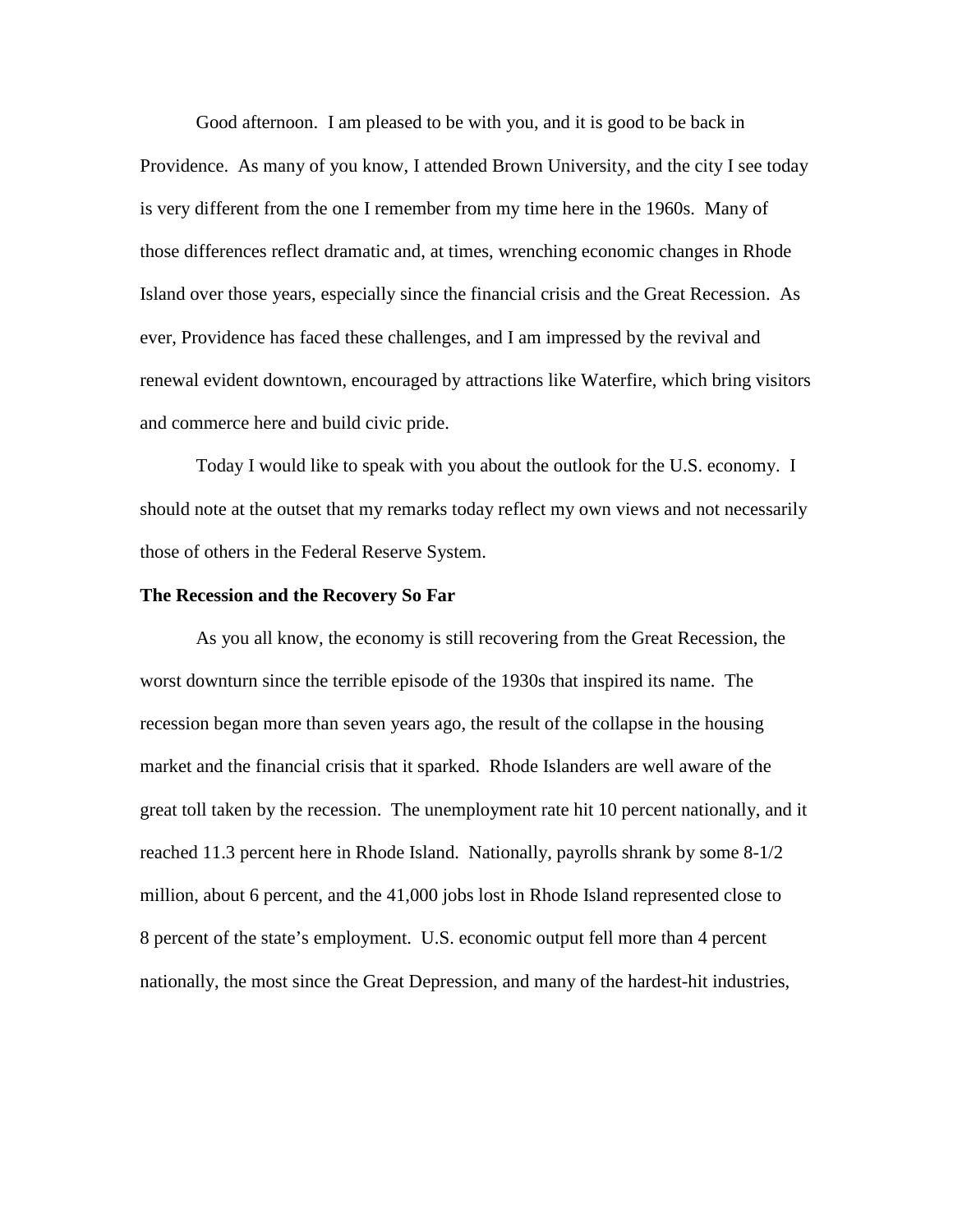including housing construction and manufacturing, are important to the Rhode Island economy. $1$ 

The Federal Reserve took action to help stabilize the financial system during the crisis, and we have supported the economic recovery with monetary policy actions designed to hold down longer-term interest rates. With this help, the economy has made significant strides. The pace of job gains has gradually strengthened, and payrolls expanded by more than 3 million in 2014 alone. The unemployment rate has come down steadily to 5.4 percent in April. One sign of a stronger labor market is that the number of job openings has risen impressively, and another is that more workers are quitting their jobs, signaling greater confidence in their ability to find a new job.

Rhode Island is sharing in this recovery, but I am well aware that economic conditions remain difficult here. Rhode Island's unemployment rate improved very slowly during the recovery, and, for a time, it was the highest of any state. The jobless rate has come down a lot over the past year or so, but at 6.3 percent in March, unemployment here remains above the national average, and payroll employment has yet to regain its pre-recession peak.

In recent months, some economic data have suggested that the pace of improvement in the economy may have slowed, a topic I will address in a moment. And even with the significant gains of the past couple years, it is only now, six years after the recession ended, that the labor market is approaching its full strength.

 $\overline{a}$ 

 $-2-$ 

<sup>&</sup>lt;sup>1</sup> For a discussion of recent economic developments in Rhode Island, see Mary A. Burke (2014), "Rhode Island in the Great Recession: Factors Contributing to Its Sharp Downturn and Slow Recovery," Federal Reserve Bank of Boston, Current Policy Perspectives 14-9 (Boston: FRB Boston, December), [www.bostonfed.org/economic/current-policy-perspectives/2014/cpp1409.htm.](http://www.bostonfed.org/economic/current-policy-perspectives/2014/cpp1409.htm)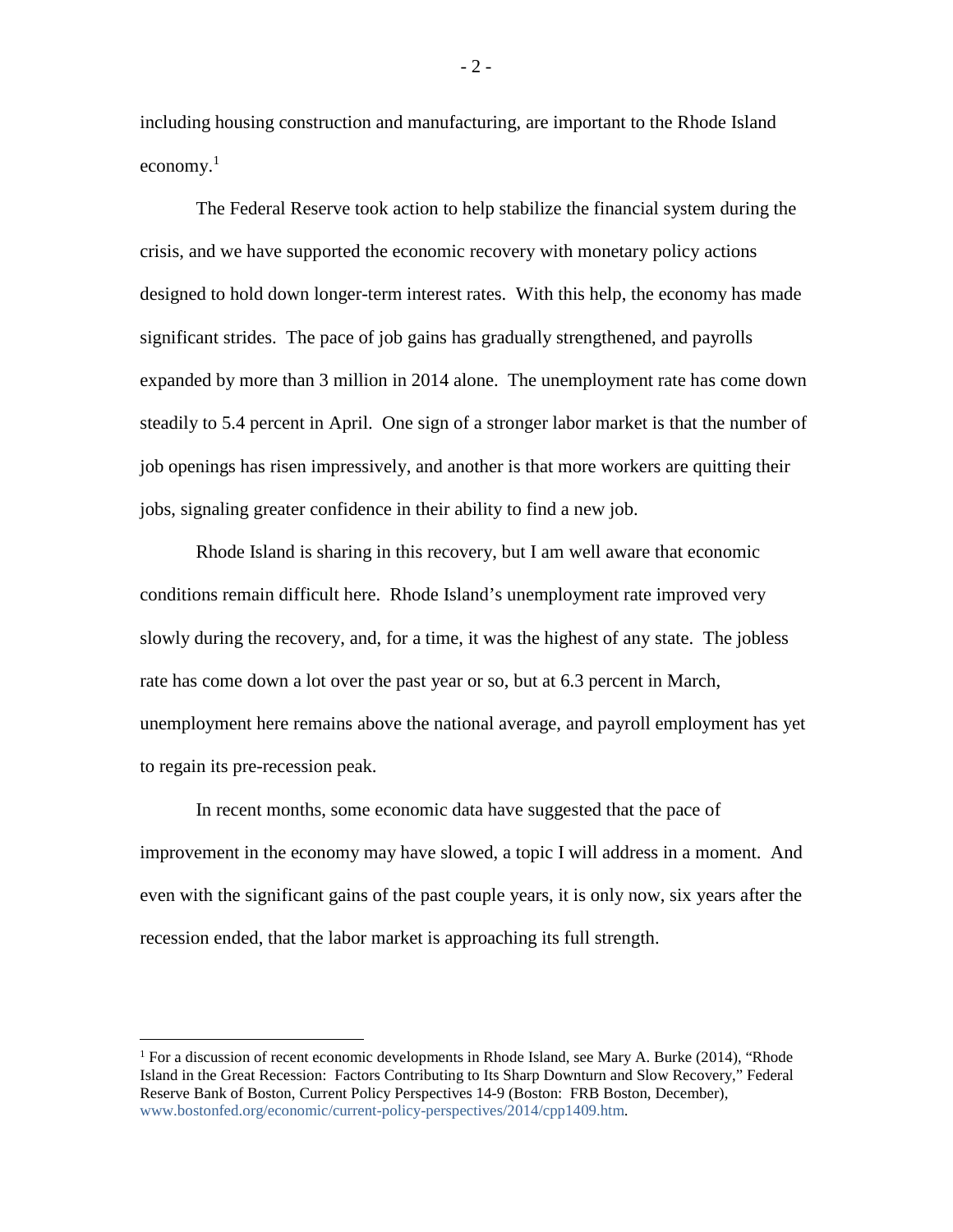I say "approaching," because in my judgment we are not there yet. The unemployment rate has come down close to levels that many economists believe is sustainable in the long run without generating inflation. But the unemployment rate today probably does not fully capture the extent of slack in the labor market. To be classified as unemployed, people must report that they are actively seeking work, and many people without jobs say they are not doing so--that is, they are classified as being out of the labor force. Most people out of the labor force are there voluntarily, including retirees, teenagers, young adults in school, and people staying home to care for children. But I also believe that a significant number are not seeking work because they still perceive a lack of good job opportunities.

In addition to those too discouraged to seek work, an unusually large number of people report that they are working part time because they cannot find full-time jobs, and I suspect that much of this also represents labor market slack that could be absorbed in a stronger economy. Finally, the generally disappointing pace of wage growth also suggests that the labor market has not fully healed. Higher wages raise costs for employers, of course, but they also boost the spending and confidence of customers and would signal a strengthening of the recovery that will ultimately be good for business. In the aggregate, the main measures of hourly compensation rose at a rate of only around 2 percent through most of the recovery. And in Rhode Island, average hourly earnings have not risen at all in the past year. Nationally, there are at least some encouraging signs of a pickup so far this year.<sup>2</sup> The fact that some large companies, such as Wal-Mart

 $\overline{a}$ 

- 3 -

<sup>2</sup> According to the Bureau of Labor Statistics' (BLS) employment cost index--which measures both wages and the cost of employer-provided benefits--hourly compensation in private industry rose 2-3/4 percent over the year ended in March after having averaged gains of about 2 percent per year during most of the recovery. However, some other prominent aggregate wage measures have remained softer. For example,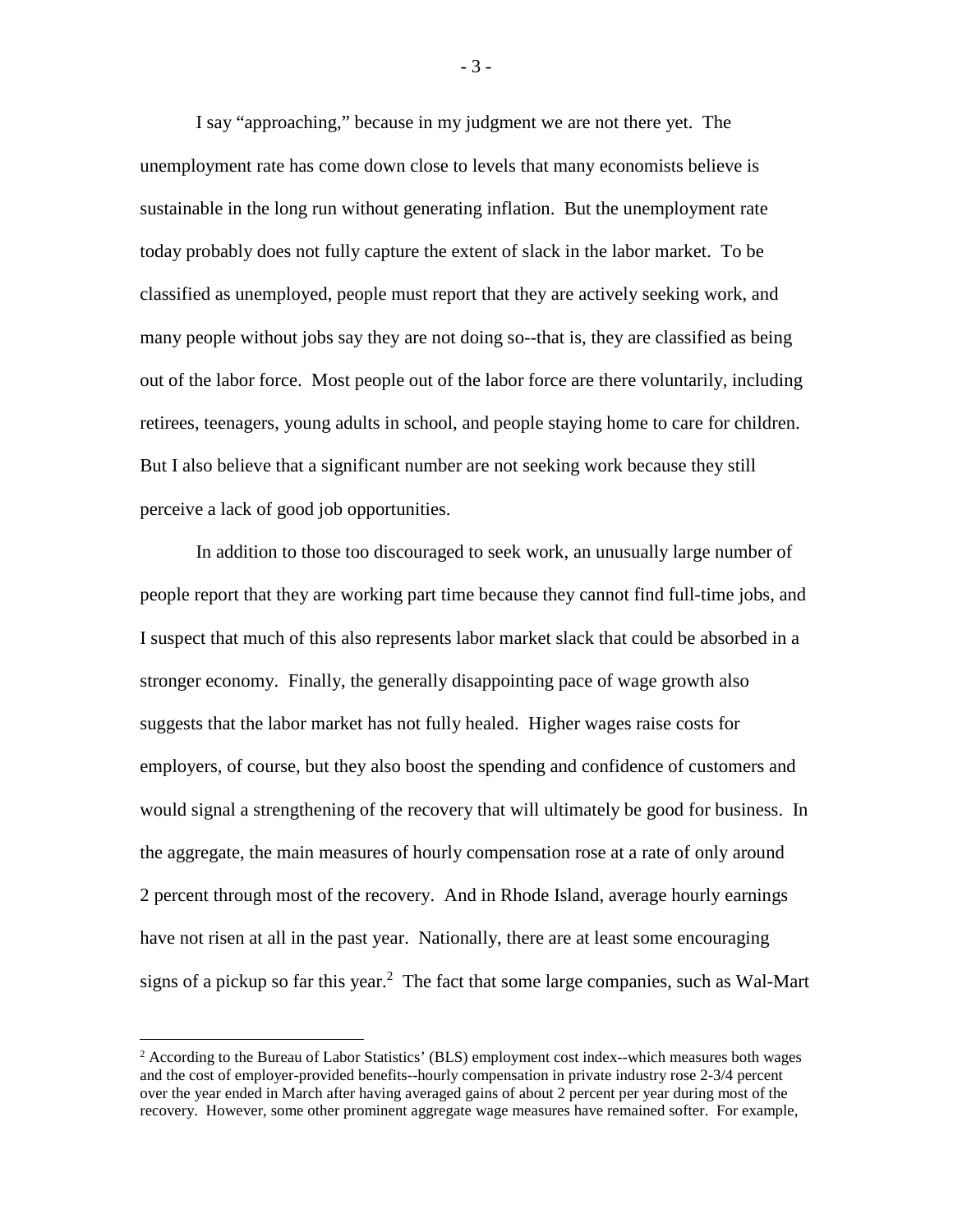and Target, have announced wage increases for their employees also might be a sign that larger wage gains are on the horizon.

This improvement in the labor market has brought the economy closer to one of the two goals of monetary policy assigned to the Fed by the Congress--maximum employment. Less progress has been made toward the other goal, price stability. Consumer price inflation remains below the Fed's stated objective of 2 percent. The notion that inflation can be too low may sound odd, but over time low inflation means that wages as well as prices will rise by less, and very low inflation can impair the functioning of the economy--for example, by making it more difficult for households and firms to pay off their debts. Overall consumer price inflation has been especially low- close to zero--over the past year, as the big fall in oil prices since last summer lowered prices for gasoline, heating oil, and other energy products. But inflation excluding food and energy, which is often a better indicator of where overall inflation will be in the future, has also been low, below the Fed's 2 percent objective both now and for almost all of the economic recovery. Inflation has been held down by the continued economic weakness during the slow recovery and, more recently, by lower prices of imported goods as well as the fall in oil prices. With oil prices no longer declining, and with the public's expectations of future inflation apparently stable, my colleagues on the Federal Open Market Committee (FOMC) and I believe that consumer price inflation will move up to 2 percent as the economy strengthens further and as other temporary factors weighing on inflation recede.

 $\overline{a}$ 

- 4 -

the BLS's average hourly earnings for all employees on nonfarm payrolls have increased 2-1/4 percent over the 12 months through April.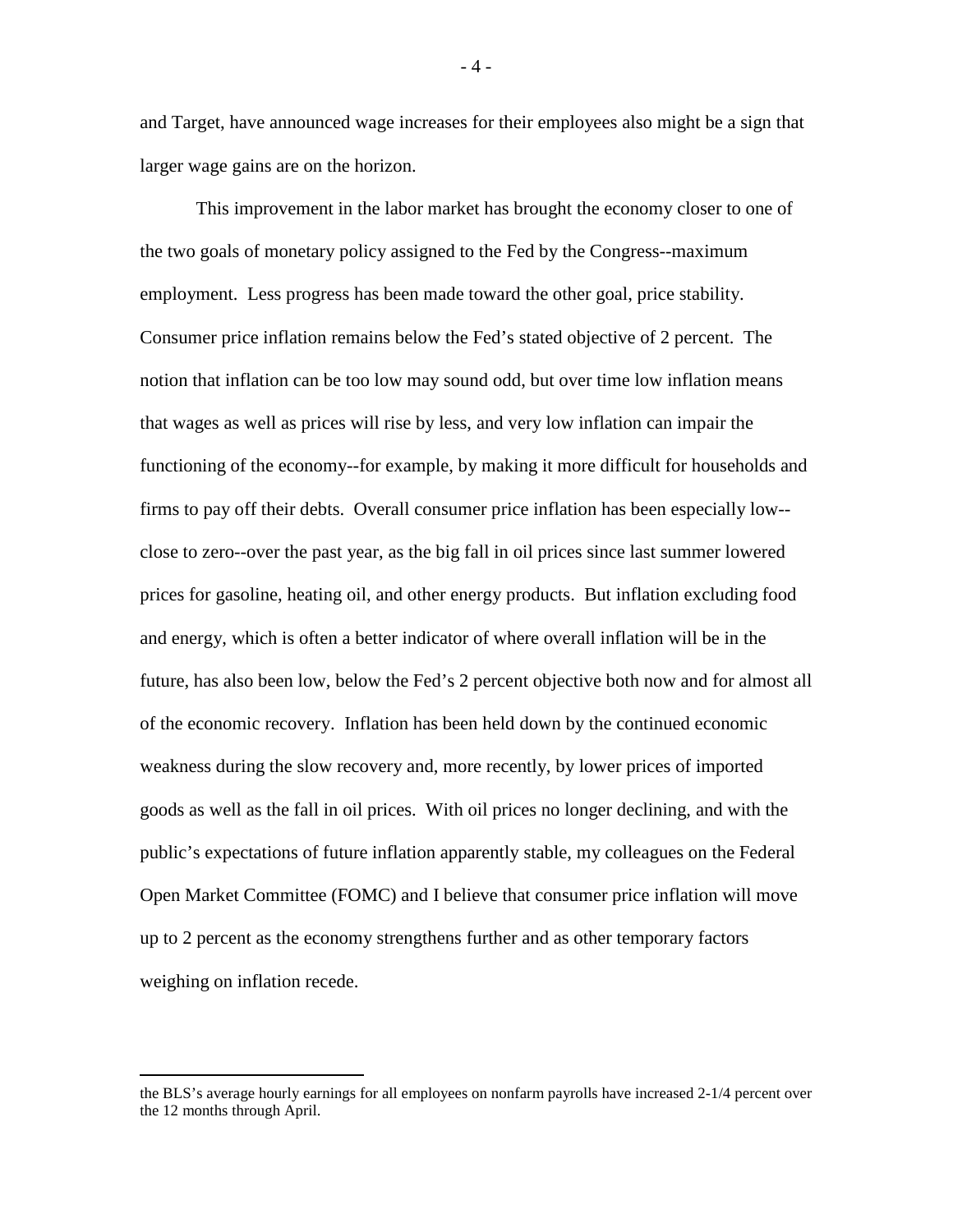A number of economic headwinds have slowed the recovery, and to some extent they continue to influence the outlook. These headwinds include, first, the fact that the housing crash left many households with less wealth and higher debt, weighing on consumer spending. Many homeowners lost their homes, and many more ended up "underwater," owing more on their mortgages than their homes were worth. Economists have noted that areas of the country that saw a larger boom and bust in housing have subsequently fared worse economically than other areas of the country.<sup>3</sup> Rhode Island is one such place. While the housing bust was not as large here as in Florida, Nevada, and parts of California, it was larger than average, and the largest in New England. This factor likely has contributed to the fact that the overall recovery here in Rhode Island has  $lagged.<sup>4</sup>$ 

In some respects, this headwind has diminished. Home prices have moved up appreciably in many areas of the country, alleviating the burden for many homeowners, though the improvement in some areas, including Rhode Island, has lagged. Nationally, the share of mortgages that are underwater fell by about one-half between 2011 and 2014.<sup>5</sup> And credit availability for mortgages has improved as well, although mortgages are still very hard to obtain for would-be homeowners without pristine credit records. So I would score this headwind as still a concern, but one that is likely to continue to fade.

A second headwind, also quite important here in Rhode Island, has come from changes in fiscal policy to reduce budget deficits. At the federal level, the fiscal stimulus

 $\overline{a}$ 

- 5 -

<sup>3</sup> See Atif Mian and Amir Sufi (2014), *House of Debt: How They (and You) Caused the Great Recession, and How We Can Prevent It from Happening Again* (Chicago: University of Chicago Press). <sup>4</sup> See Burke, "Rhode Island in the Great Recession," in note 1.

<sup>5</sup> The share varies by source of data. According to Zillow's October 2014 *Real Estate Market Overview,* the share of mortgages in negative equity positions declined from about 30 percent in 2011 to 17 percent in 2014. According to CoreLogic's 4th quarter 2014 *Equity Report,* the share declined from about 25 percent to 11 percent over that period.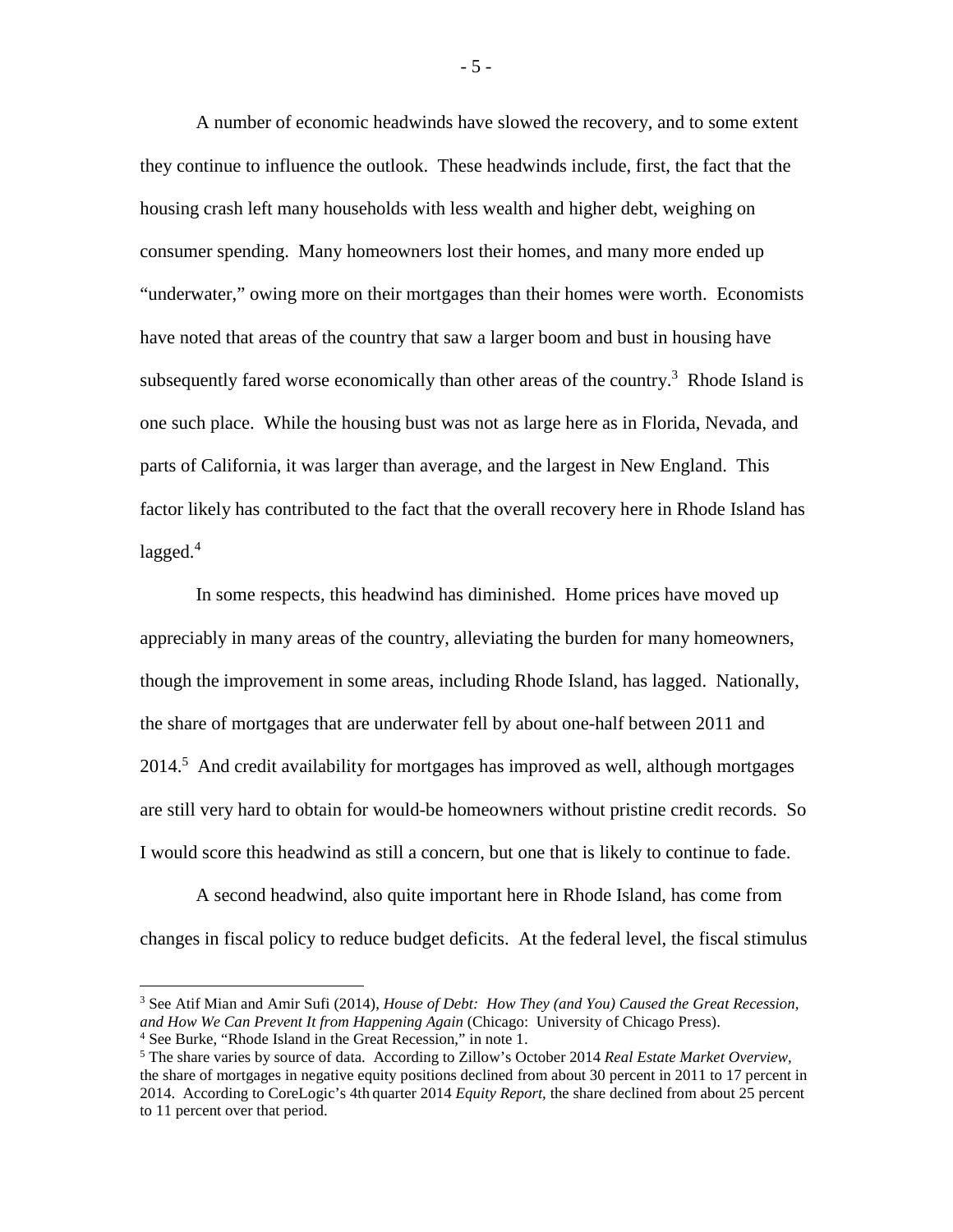of 2008 and 2009 supported economic output, but the effects of that stimulus faded; by 2011, federal fiscal policy actions became a drag on output growth when the recovery was still weak. Meanwhile, states and municipalities, faced with serious budget problems due to the recession and required by law to balance their budgets, were forced to cut spending and raise taxes. The recovery has by now boosted tax revenue in most states, though Rhode Island, I know, is among those areas still facing considerable budget strain. Overall, fiscal policy actions at both the federal and the state and local levels look like they are no longer a significant drag on economic growth. So this headwind, I hope, is mostly behind us.

A third headwind has been the restraining influences on the United States from the global economy. I won't say as much about this factor today, but I will make just a few observations. Initially the euro-area crisis was the biggest headwind coming from the rest of the world. Supported by monetary stimulus, reduced fiscal drag, and significant institutional reforms, the recovery in the euro area now appears to be on a firmer footing. However, growth in many other parts of the global economy, including China and some other emerging market economies, has slowed. Weak growth abroad, together with its accompanying implications for exchange rates, has dented U.S. exports and weighed on our economy. This headwind too should abate as growth in the global economy firms, supported by monetary policies that generally remain highly accommodative.

## **Factors Affecting the Outlook**

With the waning of the headwinds that I have discussed, the U.S. economy seems well positioned for continued growth. Households are seeing the benefits of the

- 6 -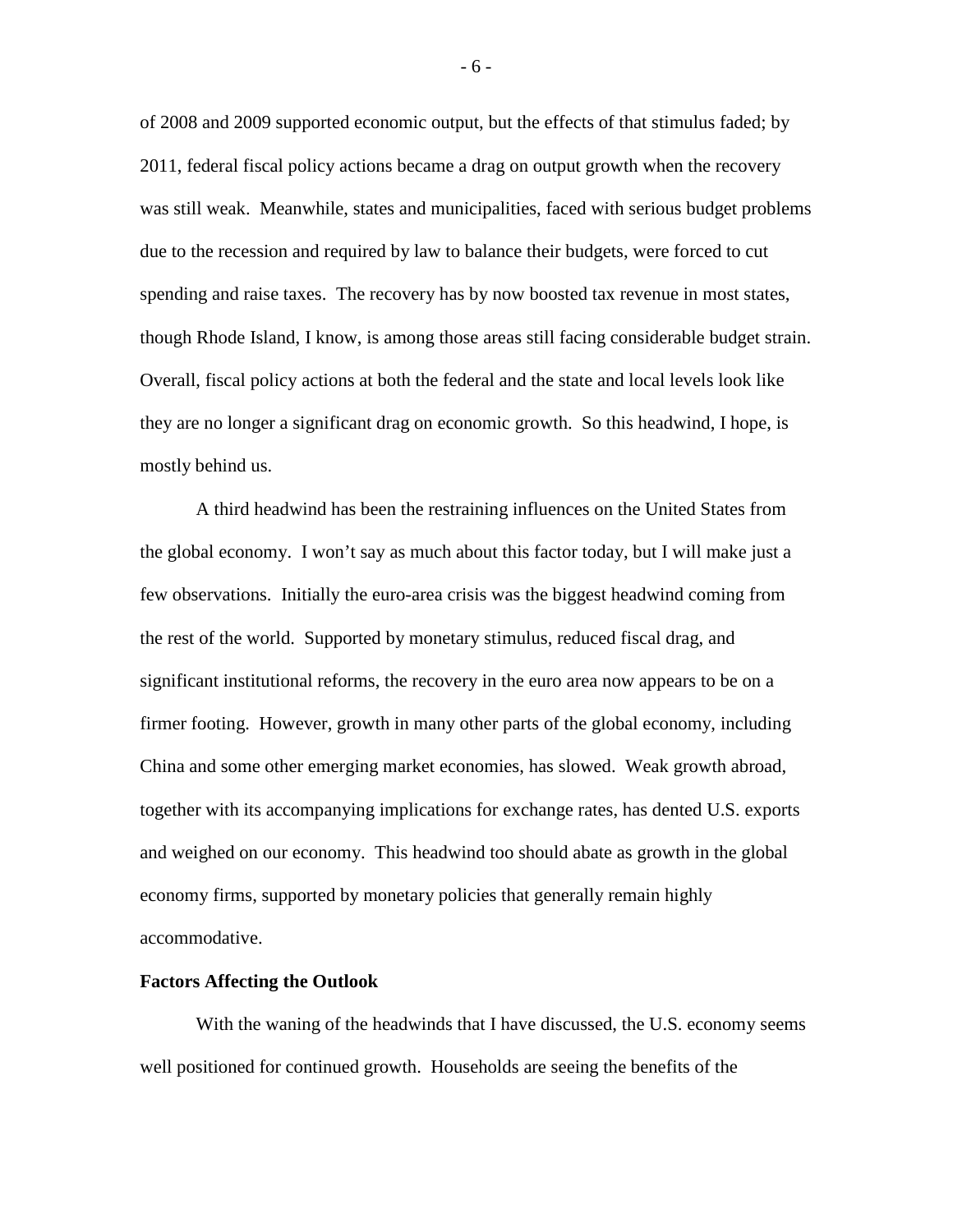improving jobs situation, and consumer confidence has been solid. In addition, the drop in oil prices amounts to a sizable boost in household purchasing power. The annual savings in gasoline costs has been estimated at about \$700 per household, on average, and savings on heating costs--especially here in the Northeast, where it was so cold this winter--are also large.<sup>6</sup> Given these energy savings on top of the job gains, real disposable income has risen almost 4 percent nationally over the past four quarters. Households and businesses also are benefiting from favorable financial conditions. Borrowing costs are low, supported by the Fed's accommodative monetary policies. And credit availability to both households and small businesses has improved.

In recent months, as I noted earlier, there has been some softness in the economic data. Recent indicators of both household spending and business investment have slowed, and industrial output has declined. The Commerce Department's initial estimate was that real gross domestic product was nearly flat in the first quarter of 2015. If confirmed by further estimates, my guess is that this apparent slowdown was largely the result of a variety of transitory factors that occurred at the same time, including the unusually cold and snowy winter and the labor disputes at ports on the West Coast, both of which likely disrupted some economic activity. And some of this apparent weakness may just be statistical noise. I therefore expect the economic data to strengthen.

All of that said, the headwinds facing our economy have not fully abated, and, as such, I expect that continued growth in employment and output will be moderate over the remainder of the year and beyond.

 $\overline{a}$ 

- 7 -

<sup>6</sup> The gasoline figure is from the U.S. Energy Information Administration (2015), *Short-Term Energy Outlook* (Washington: EIA, May), available at [www.eia.gov/forecasts/steo.](http://www.eia.gov/forecasts/steo)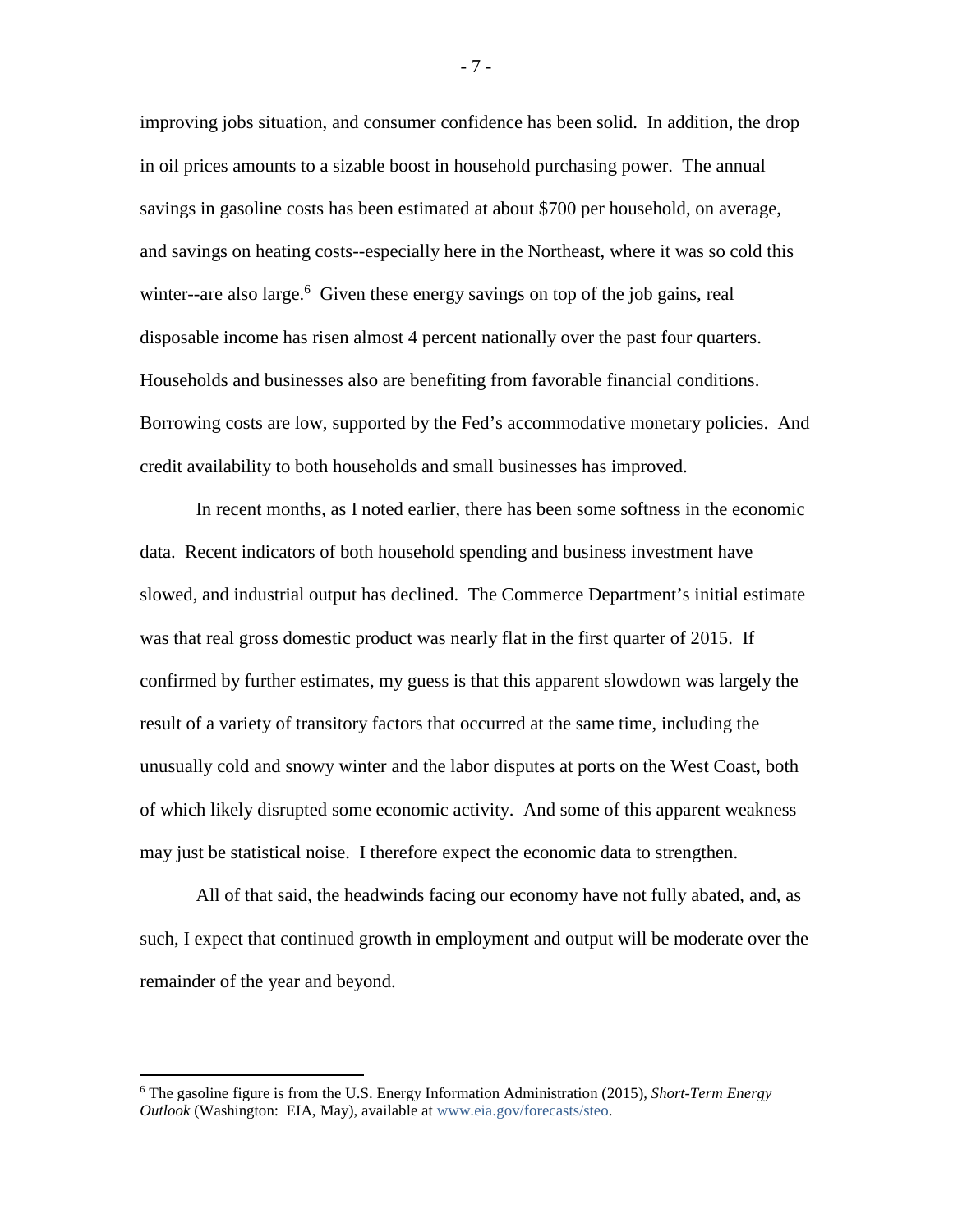Despite the recovery I noted in home prices and a greater number of home sales, residential construction activity remains quite low. I mentioned the ongoing issues with mortgage credit, but more generally, many years of a weak job market and slow wage gains seem to have induced many people to double-up on housing, and many young adults continue to live with their parents. Population growth is creating a need for more housing, whether to rent or to own, and I do expect that continuing job and wage gains will encourage more people to form new households. Nevertheless, activity in the housing sector is likely to improve only gradually.

The pace of business investment has also been only modest during this recovery, and some of the reasons might persist a while longer. Businesses seem not to have had sufficient confidence in the strength and durability of the recovery to undertake substantial capital expenditures. Moreover, some analysts have suggested that uncertainty, not only about the strength of the recovery but also about economic policy, could be a significant factor. And the fact that many businesses seem to be holding large amounts of cash may suggest that risk aversion is playing a role.

Weak investment in the energy sector is also likely to persist. This represents the negative side to the fall in oil prices, one being felt by the oil-producing regions of the country. New domestic oil drilling has plunged over the past few months, and we have also seen a slowdown in activity in sectors that supply oil production companies, including steel and certain types of machinery. I would add, however, that, on balance, the plusses for energy consumers from the fall in oil prices almost surely outweigh the minuses. Remember that we are still a net importer of oil.

- 8 -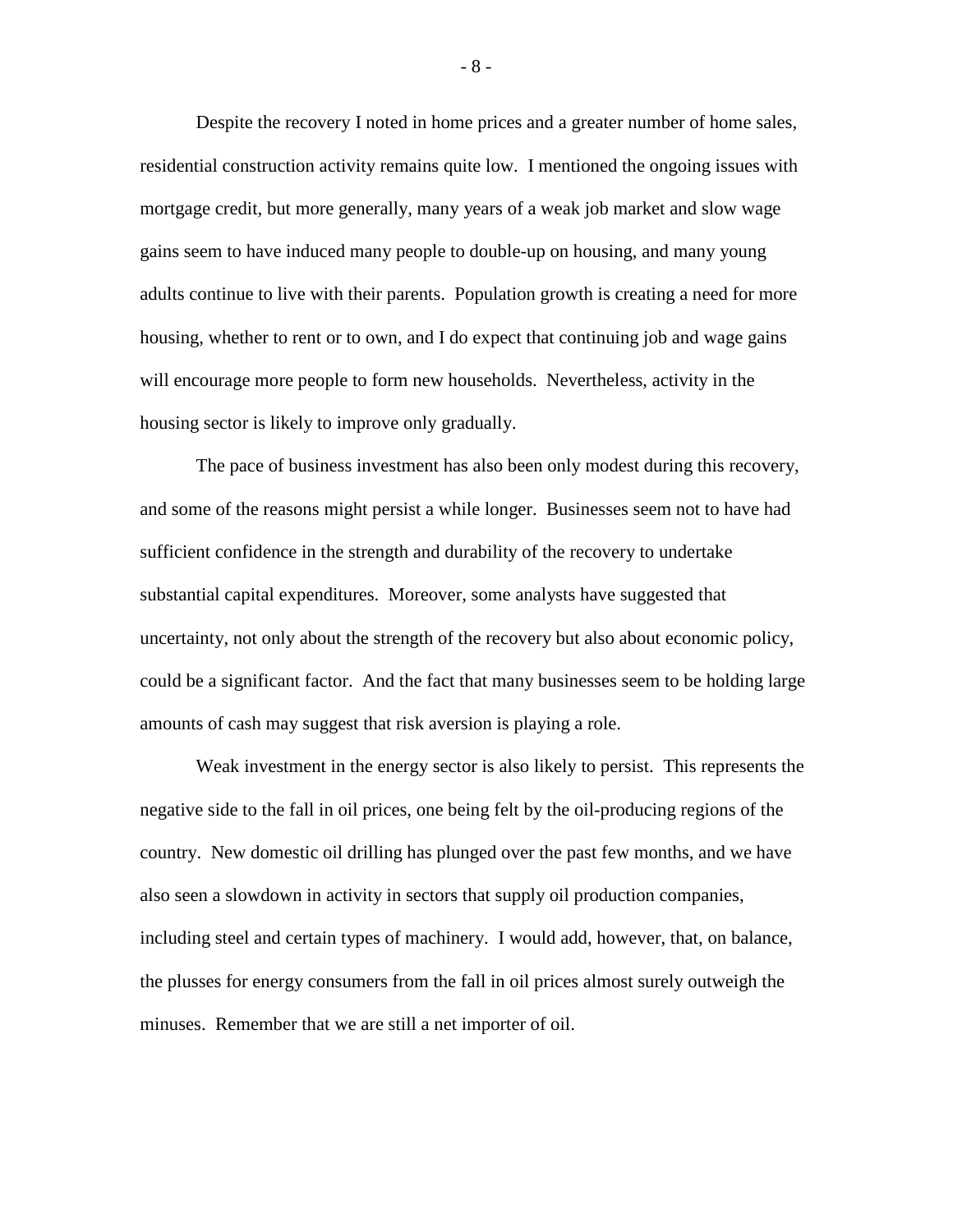Putting it all together, the economic projections of most members of the FOMC call for growth in real gross domestic product of roughly 2-1/2 percent per year over the next couple of years, a little faster than the pace of the recovery thus far, with the unemployment rate continuing to move down to near 5 percent by the end of this year. And for inflation, as I noted earlier, my colleagues and I expect inflation to move up toward our objective of 2 percent as the economy strengthens further and as transitory influences wane.

Of course, the outlook for the economy, as always, is highly uncertain. I am describing the outlook that I see as most likely, but based on many years of making economic projections, I can assure you that any specific projection I write down will turn out to be wrong, perhaps markedly so. For many reasons, output and job growth over the next few years could prove to be stronger, and inflation higher, than I expect; correspondingly, employment could grow more slowly, and inflation could remain undesirably low.

## **Implications for Monetary Policy**

Given this economic outlook and the attendant uncertainty, how is monetary policy likely to evolve over the next few years? Because of the substantial lags in the effects of monetary policy on the economy, we must make policy in a forward-looking manner. Delaying action to tighten monetary policy until employment and inflation are already back to our objectives would risk overheating the economy.

For this reason, if the economy continues to improve as I expect, I think it will be appropriate at some point this year to take the initial step to raise the federal funds rate target and begin the process of normalizing monetary policy. To support taking this step,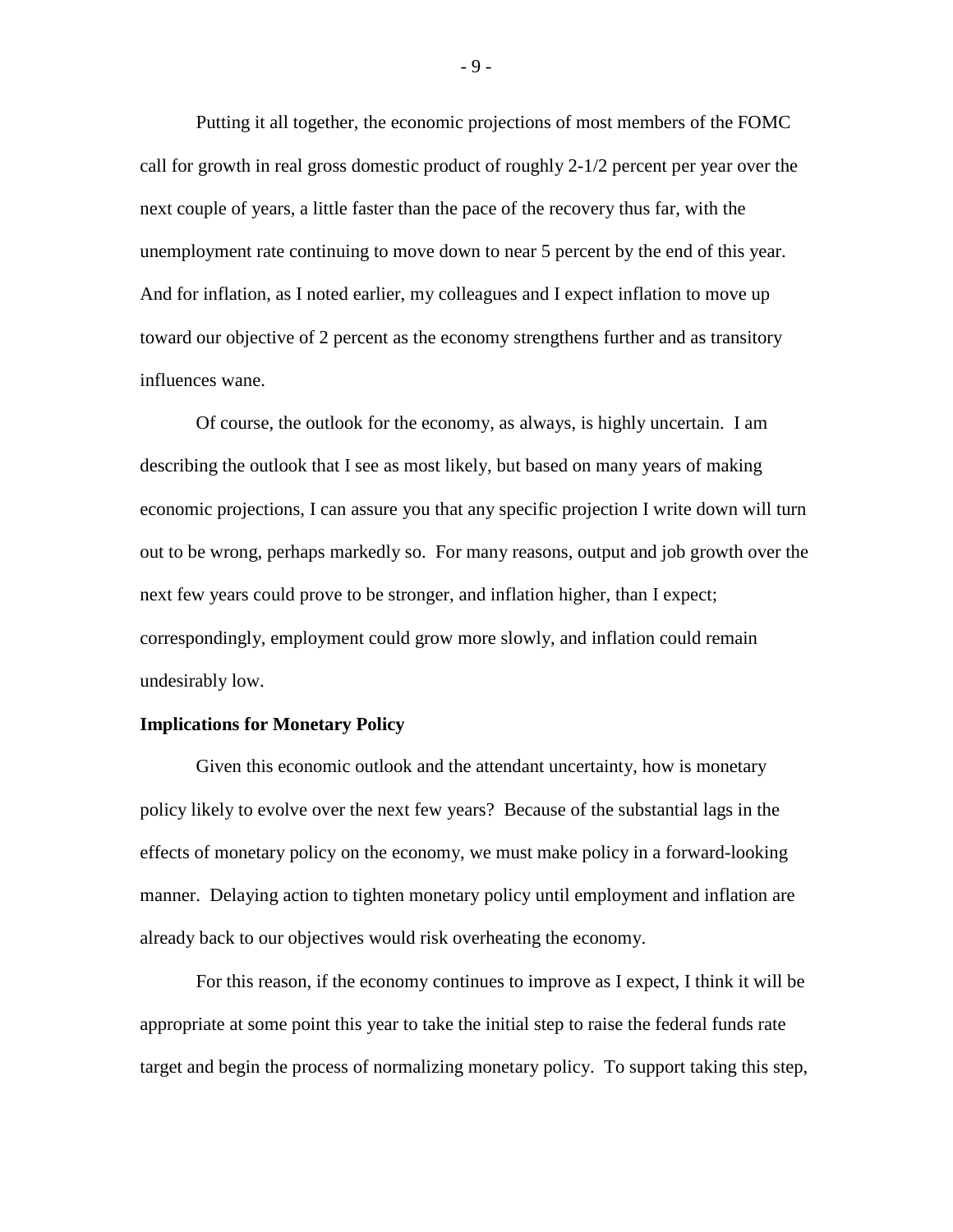however, I will need to see continued improvement in labor market conditions, and I will need to be reasonably confident that inflation will move back to 2 percent over the medium term.

After we begin raising the federal funds rate, I anticipate that the pace of normalization is likely to be gradual. The various headwinds that are still restraining the economy, as I said, will likely take some time to fully abate, and the pace of that improvement is highly uncertain. If conditions develop as my colleagues and I expect, then the FOMC's objectives of maximum employment and price stability would best be achieved by proceeding cautiously, which I expect would mean that it will be several years before the federal funds rate would be back to its normal, longer-run level.

Having said that, I should stress that the actual course of policy will be determined by incoming data and what that reveals about the economy. We have no intention of embarking on a preset course of increases in the federal funds rate after the initial increase. Rather, we will adjust monetary policy in response to developments in economic activity and inflation as they occur. If conditions improve more rapidly than expected, it may be appropriate to raise interest rates more quickly; conversely, the pace of normalization may be slower if conditions turn out to be less favorable.

## **Longer-Run Growth**

Before I conclude, let me put this discussion into a longer-term context. The Federal Reserve's objectives of maximum employment and price stability do not, by themselves, ensure a strong pace of economic growth or an improvement in living standards. The most important factor determining living standards is productivity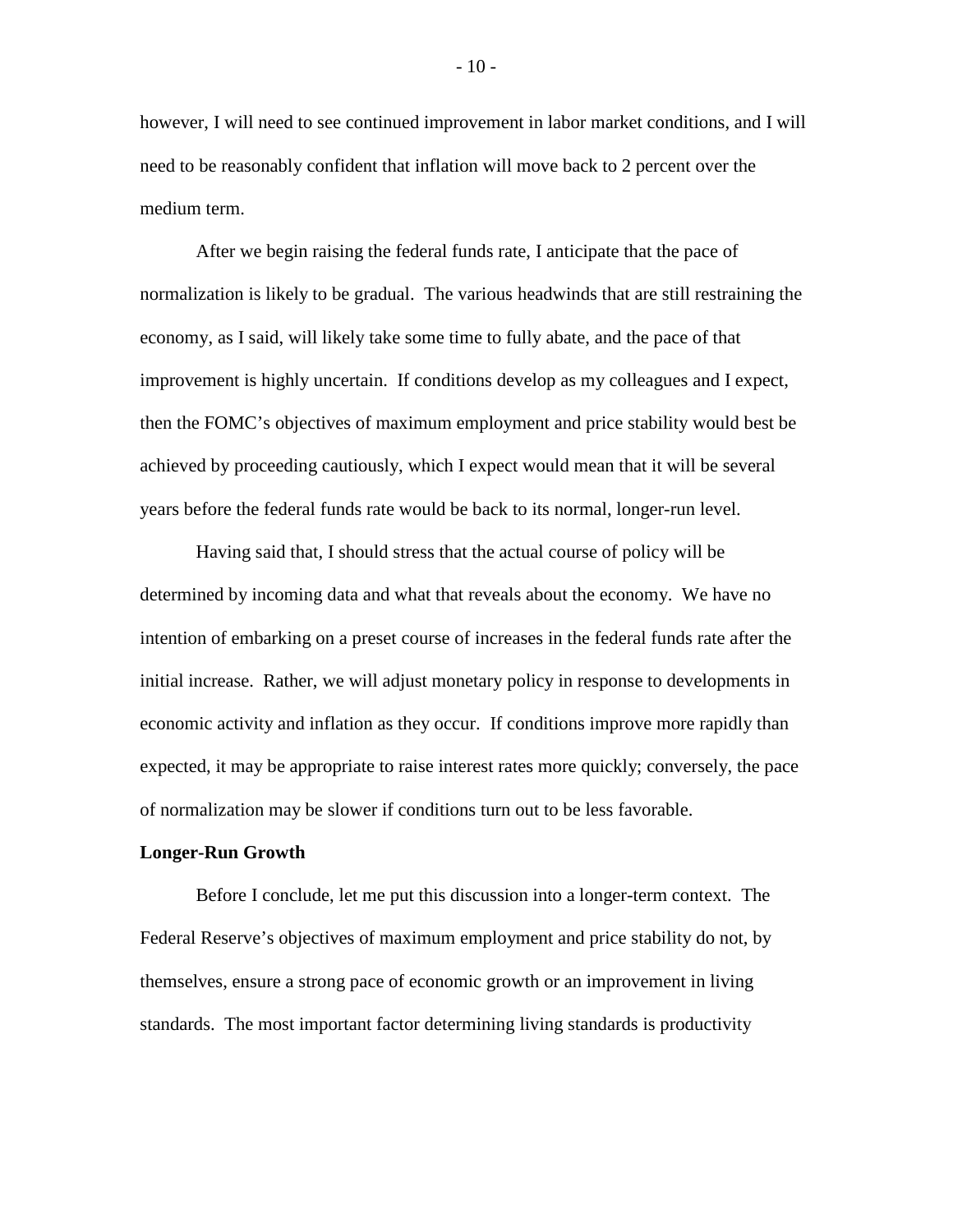growth, defined as increases in how much can be produced in an hour of work. Over time, sustained increases in productivity are necessary to support rising incomes.

Here the recent data have been disappointing. The growth rate of output per hour worked in the business sector has averaged about 1-1/4 percent per year since the recession began in late 2007. This rate is down from gains averaging 2-3/4 percent over the preceding decade. I have mentioned the tepid pace of wage gains in recent years, and while I do take this as evidence of slack in the labor market, it also may be a reflection of relatively weak productivity growth.

Productivity depends on many factors, including our workforce's knowledge and skills and the quantity and quality of the capital, technology, and infrastructure that they have to work with. Economists debate how optimistic to be about our nation's productivity prospects. Some argue that the decade starting in the mid-1990s was exceptional, with unusually large advances in information technologies, and that the more recent period provides a better guide to the future. Others are more optimistic, suggesting that recent technological innovation remains as impressive as ever, and that history shows it may take some years to fully reap the economic benefits of such innovations.<sup>7</sup> I do not know who is right, but I do believe that, as a nation, we should be pursuing policies to

 $\overline{a}$ 

 $<sup>7</sup>$  For a relatively pessimistic view of productivity growth because "the low-hanging fruit is picked," see</sup> Robert J. Gordon (2012), "Is U.S. Economic Growth Over? Faltering Innovation Confronts the Six Headwinds," NBER Working Paper Series 18315 (Cambridge, Mass.: National Bureau of Economic Research, August); and Tyler Cowen (2011), *The Great Stagnation: How America Ate All the Low-Hanging Fruit of Modern History, Got Sick, and Will (Eventually) Feel Better* (New York: Dutton). For a more optimistic perspective, see Joel Mokyr (2014), "Secular Stagnation? Not in Your Life," in Coen Teulings and Richard Baldwin, eds., *Secular Stagnation: Facts, Causes and Cures* (London: CEPR Press), pp. 83-89; and Erik Brynjolfsson and Andrew McAfee (2014), *The Second Machine Age: Work, Progress, and Prosperity in a Time of Brilliant Technologies* (New York: W.W. Norton & Company). The greatest return to adopting information technology appears five to seven years after investment, according to Erik Brynjolfsson and Lorin M. Hitt (2003), "Computing Productivity: Firm-Level Evidence," *Review of Economics and Statistics,* vol. 85 (November), pp. 793-808.